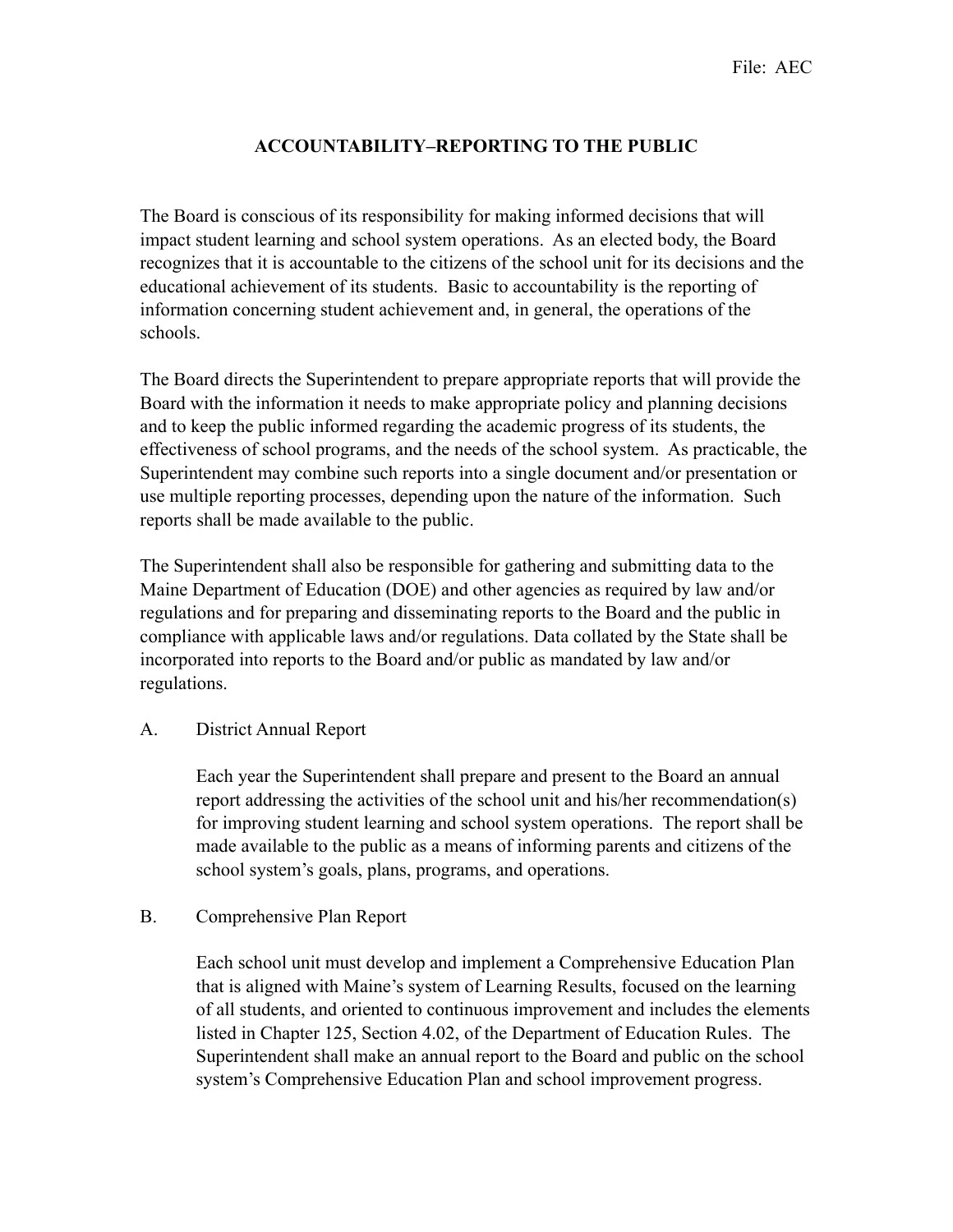### C. Local Assessment System

The Superintendent/designee, with the assistance of appropriate staff, will prepare for the Board's review and for dissemination to the public, on an annual basis, the results of the Local Assessment System. The purpose is to enable the Board and public to monitor student progress in achieving the content standards of the system of Learning Results and to make informed decisions concerning the instructional program and allocation of resources.

## D. District Report Cards

In compliance with federal law and regulations and to provide relevant information concerning the academic performance of the school system and of its individual schools, the Superintendent shall be responsible for annually collecting and submitting required data and for preparing and making available to schools, the parents of children in those schools, and the public a "district report card."

 As required by federal law, district report cards shall contain the following information:

- 1. Aggregate data on student achievement at each proficiency level on state academic assessments and disaggregated data reflecting race, ethnicity, gender, disability, migrant status, English proficiency, and status as economically disadvantaged;
- 2. Comparison of these student groups regarding achievement levels on each of the State assessments;
- 3. Percentage of students not tested, disaggregated by student groups;
- 4. Most recent two-year trend data in achievement by subject area and grade level in areas where assessments are required;
- 5. Aggregate data on state indicators to determine Adequate Yearly Progress (AYP), such as attendance rates for elementary schools;
- 6. Graduation rates for secondary schools, disaggregated by student groups;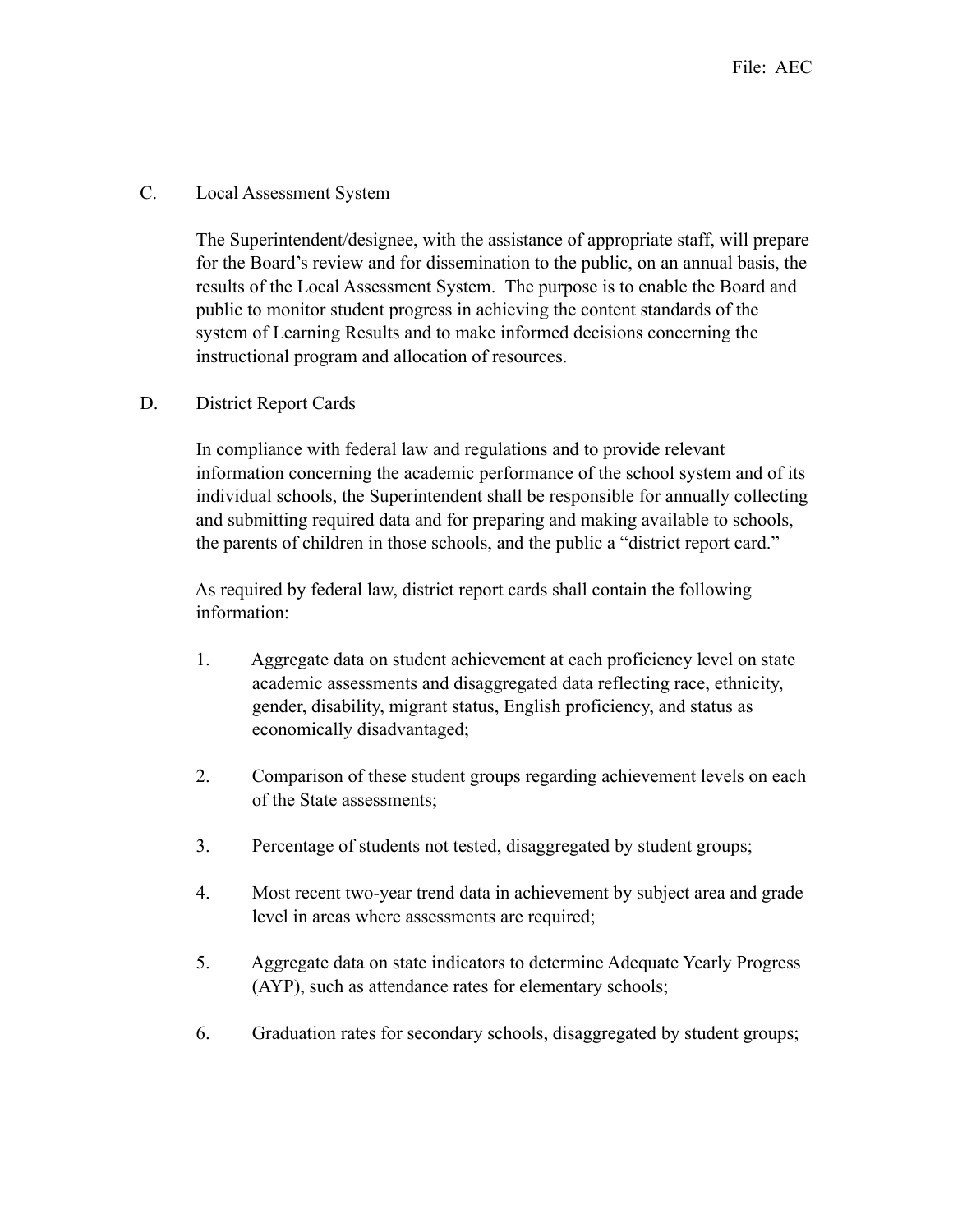- 7. Information on the school unit's performance relevant to Adequate Yearly Progress and the number, percentage, and names of schools identified for improvement, including how long they have been so identified;
- 8. Professional qualifications of teachers and percentage of teachers with emergency or provisional qualification;
- 9. Percentage of classes not taught by highly qualified teachers, in the aggregate and disaggregated by high poverty and low poverty level schools; and
- 10. Comparison of the school unit's student achievements on state assessments and other indicators of Adequate Yearly Progress to students in the state as a whole.

 As applied to data for individual schools, the district report card will include the following information:

- 1. The same information contained in the district report card;
- 2. Whether the school has been identified for school improvement; and
- 3. Information that shows how the school's students' achievement on the statewide academic assessments and other indicators of

 Adequate Yearly Progress compared to students in the school unit and the state as a whole. *(20 U.S.C. § 6311(h)(2)(B)).*

E. Responsibilities Associated with District

The Superintendent/designee shall be responsible for:

- 1. Updating and submitting required information;
- 2. Providing district report cards to parents of students in the district's schools in an understandable and uniform format and, to the extent practicable, in a language the parents can understand; and
- 3. Making district and school report cards widely available through public means, such as distribution to the media, posting on the Internet, and distribution through public agencies.
- F. Financial Reports